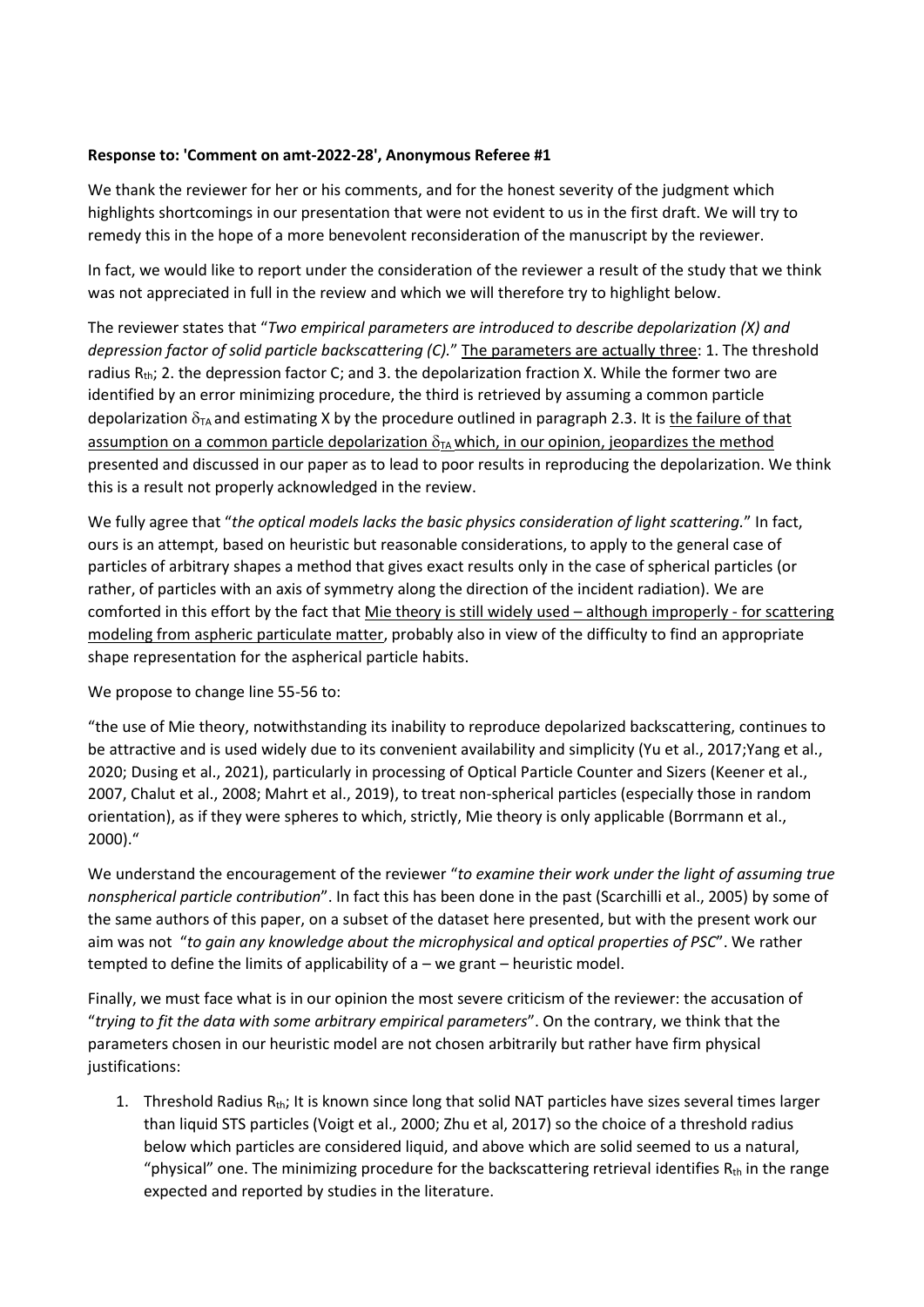- 2. Depression factor C; Theoretical computations have largely shown that backscattering peak for aspherical, randomly oriented particles, is substantially depressed with respect to their Mie spherical counterpart. In general, aspherical particles tend to exhibit enhanced scattering at intermediate scattering angles and reduced backscattering, whereas phase function differences at forward-scattering angles are often negligibly small (Mishchenko et al., 2000). Again our choice is based on physical results. The minimizing procedure for the backscattering retrieval identifies C in the range expected and reported by studies in the literature (e.g. Mishchenko, 2009).
- 3. depolarization fraction X; The assumption of a constant, common particle depolarization  $\delta_{TA}$  for relies on the fact that, for a specific shape, and above few size parameters, the  $\delta_{TA}$  is largely independent on particle dimension (e.g. Liu et al, 2001). Hence we deemed reasonable to assume that the procedure outlined in paragraph 2.3. could result in the identification of this parameter. We want to highlight the fact that this result is independent of the use of Mie theory. It is based solely on the assumption that if aspheric particles share an identical morphology then they share the same  $\delta_{TA}$  and that all the aspherical particles have an identical morphology. In our opinion, it is the violation of this assumption that leads to the failure of the method to reproduce the observed depolarization. We believe this is the significant result of our study. We point out that, if confirmed, it would prevent the application of aspheric particle diffusion computation codes based on hypothesis on identical particle morphology.

We have thus tried to better justify the choice of parameterization of our model by adding the following to line 175:

"In conclusion, although Mie theory lacks the capability of accounting for the two main causes of lidar depolarizations, i.e particle asphericity and multiple scattering, this latter can be neglected on the basis of the relatively low particle density in PSC. Concerning the former, our heuristic model try to mimic the particle asphericity effect by i. depressing the Mie result by the factor C<1, as nonspherical particles tend to exhibit reduced backscattering with respect to their spherical couterparts (Mishchenko et al., 2000); ii. Assuming that aspherical particles of a specific shape attains constant  $\delta_{TA}$ , independent on particle dimension, as it has been demonstrated to be the case above few size parameters (Liu et al, 2001). Hence we deem reasonable to assume that the procedure outlined in the following paragraph 2.3. could result in the identification of such value."

We trust that these responses may induce the reviewer to change his or her opinion on our work.

## Bibliography:

Borrmann, S., Luo, B., and Mishchenko, M.: Aplication of the T-matrix method to the measurement of aspherical (ellipsoidal) particles with forward scattering optical particle counters, J. Aerosol Sci., 31, 789– 799, 2000.

Chalut KJ, Giacomelli MG, Wax A. Application of Mie theory to assess structure of spheroidal scattering in backscattering geometries. J Opt Soc Am A Opt Image Sci Vis. 2008 Aug;25(8):1866-74. doi: 10.1364/josaa.25.001866. PMID: 18677348; PMCID: PMC2840708.

Düsing, S., Ansmann, A., Baars, H., Corbin, J. C., Denjean, C., Gysel-Beer, M., Müller, T., Poulain, L., Siebert, H., Spindler, G., Tuch, T., Wehner, B., and Wiedensohler, A.: Measurement report: Comparison of airborne, in situ measured, lidar-based, and modeled aerosol optical properties in the central European background – identifying sources of deviations, Atmos. Chem. Phys., 21, 16745–16773, https://doi.org/10.5194/acp-21- 16745-2021, 2021.